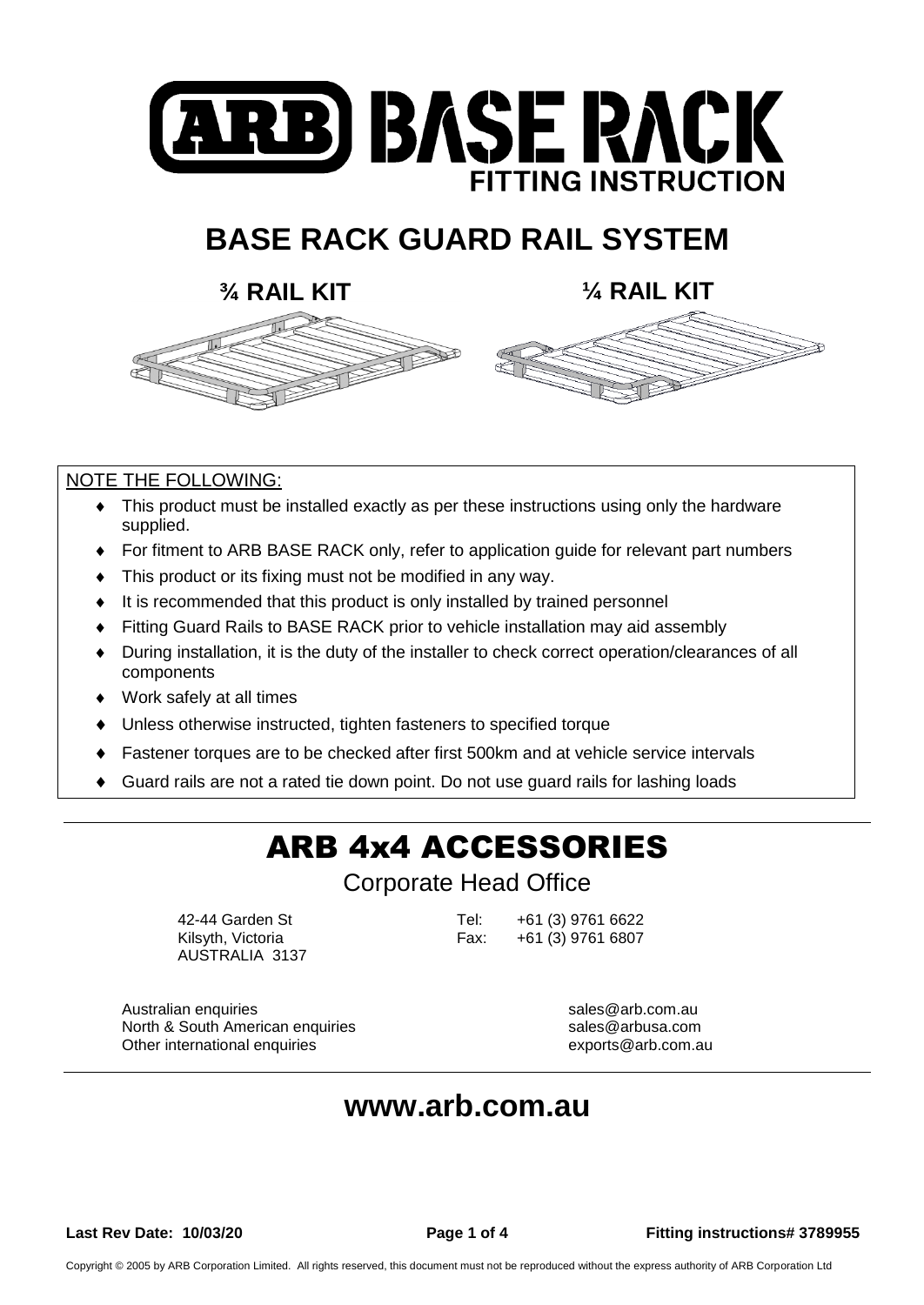## **FITTING REQUIREMENTS**

### **REQUIRED TOOLS FOR FITMENT OF PRODUCT:**

| 4mm Hex/Allen key                     | <b>Screwdriver Phillips #2</b> |
|---------------------------------------|--------------------------------|
| T30 Torx (provided)                   | 10mm Spanner/Wrench            |
| T40 Torx (provided with rack fit kit) |                                |

| <b>APPLICATION.</b> | PART NO.             | QTY.           | <b>DESCRIPTION</b>                       |
|---------------------|----------------------|----------------|------------------------------------------|
|                     |                      | $\mathbf{1}$   | <b>Cross Rail Assembly</b>               |
|                     |                      | 1R/1L          | Side Rail Right/Left (Pair)              |
|                     | 3163217              | $\overline{2}$ | <b>Corner Casting</b>                    |
|                     | 3163215              | $\overline{2}$ | Corner Blank Cap                         |
|                     | 6582491              | 4 or 8         | Cast Upright Clamp                       |
|                     | 6582489              | $\overline{2}$ | <b>Clamping Bracket</b>                  |
|                     | 3163213R/L<br>(PAIR) | 1R/1L          | Cover Cap Right/Left                     |
|                     | 6151924              | 4 or 8         | Torx Screw M8x20mm Black Yellow<br>Patch |
|                     | 6151623              | 6              | Torx Screw M6x16mm Black Blue<br>Patch   |
|                     | 6151223              | $\overline{2}$ | Nyloc Nut M6 Black                       |
|                     | 4584329              | 4              | Washer M6x12mm Black                     |
|                     | 6151626              | 2              | Screw Self-tapping 4.8(#10)x16mm         |
|                     | 6151922              | $\overline{2}$ | Screw M6x16mm Countersunk                |

**Last Rev Date: 10/03/20 Page 2 of 4 Fitting instructions# 3789955**

Copyright © 2005 by ARB Corporation Limited. All rights reserved, this document must not be reproduced without the express authority of ARB Corporation Ltd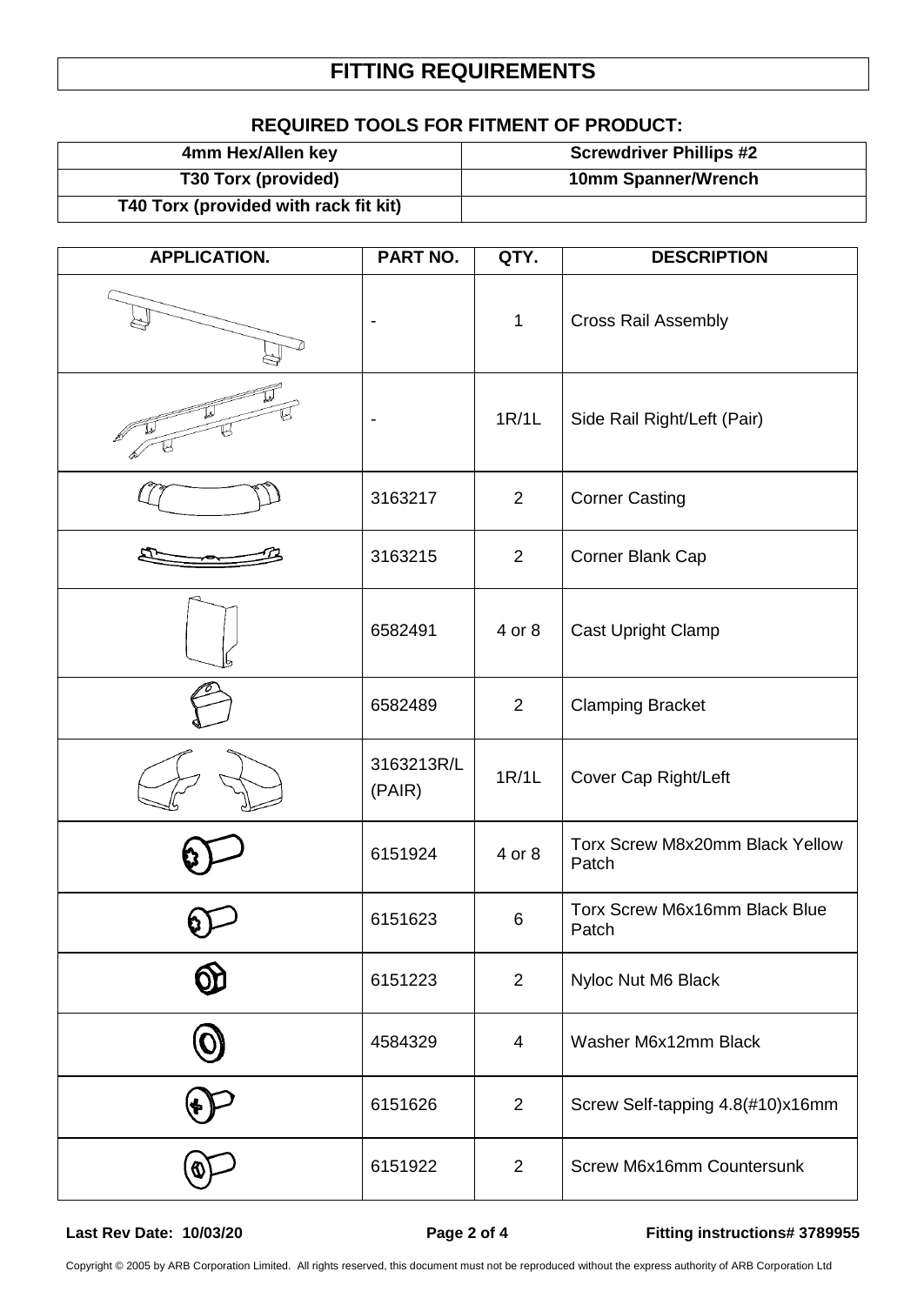

Copyright © 2005 by ARB Corporation Limited. All rights reserved, this document must not be reproduced without the express authority of ARB Corporation Ltd